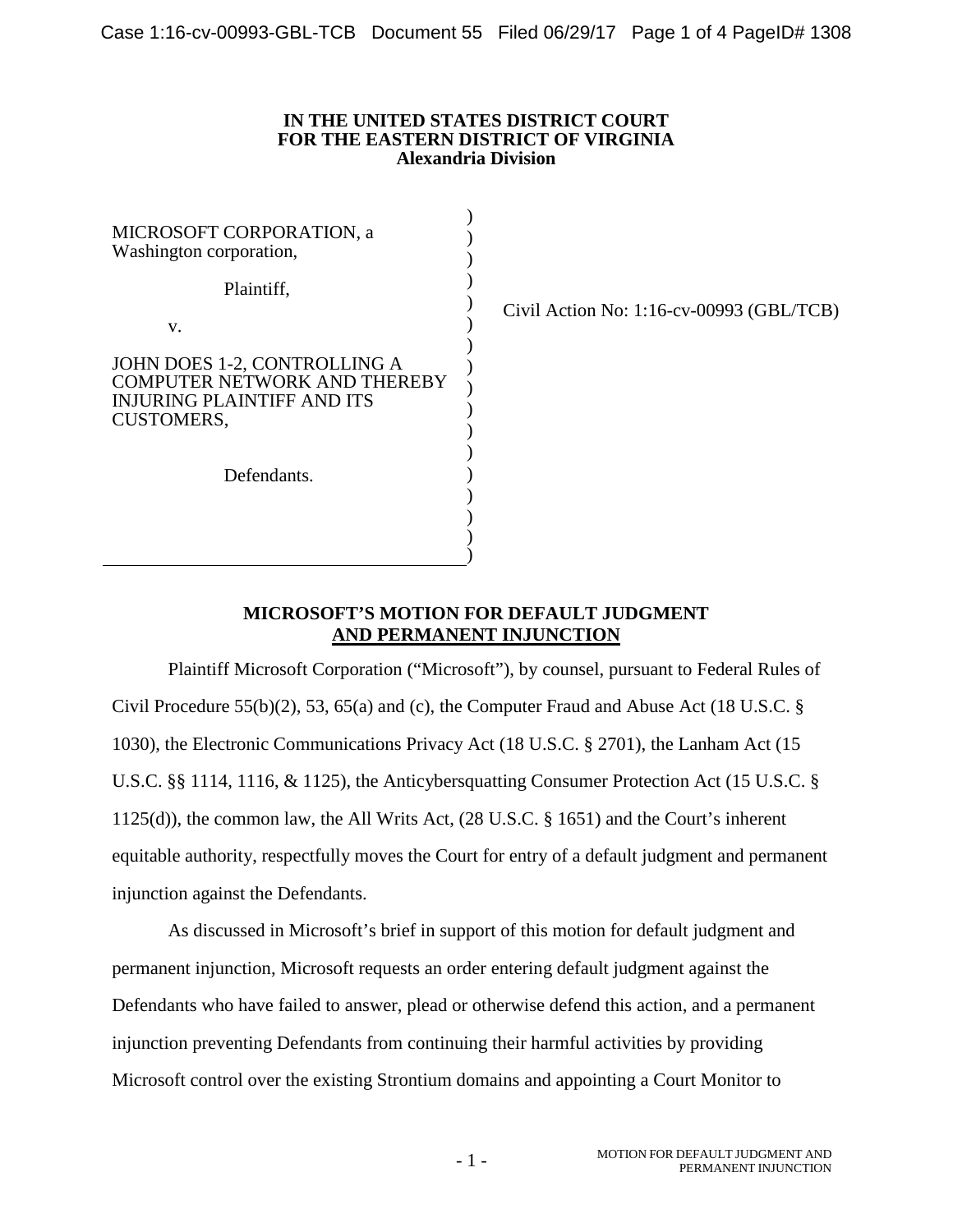oversee Defendants' compliance with the permanent injunction.

The requested relief is necessary to halt the Strontium operation that is causing

irreparable injury to Microsoft and its customers. Microsoft respectfully requests that the Court

grant this Motion.

Dated: June 29, 2017 Respectfully submitted,

ORRICK, HERRINGTON & SUTCLIFFE LLP

 /s/ Sten Jensen STEN JENSEN Va. State Bar No. 38197 Attorney for Plaintiff Microsoft Corp. ORRICK, HERRINGTON SUTCLIFFE LLP Columbia Center 1152 15th Street, N.W. Washington, D.C. 20005-1706 Telephone: (202) 339-8400 Fax: (202)-339-8500 sjensen@orrick.com

Of counsel:

GABRIEL M. RAMSEY (admitted *pro hac vice*) Attorney for Plaintiff Microsoft Corp. ORRICK, HERRINGTON & SUTCLIFFE LLP 405 Howard Street San Francisco, CA 94105-2669 Telephone: (415) 773-5700 Fax: (415) 773-5759 gramsey@orrick.com

RICHARD DOMINGUES BOSCOVICH CRAIG LEE MOSES Attorneys for Plaintiff Microsoft Corp. MICROSOFT CORPORATION One Microsoft Way Redmond, WA 98052-6399 Telephone: (425) 704-0867 Fax: (425) 936-7329 rbosco@microsoft.com crmoses@microsoft.com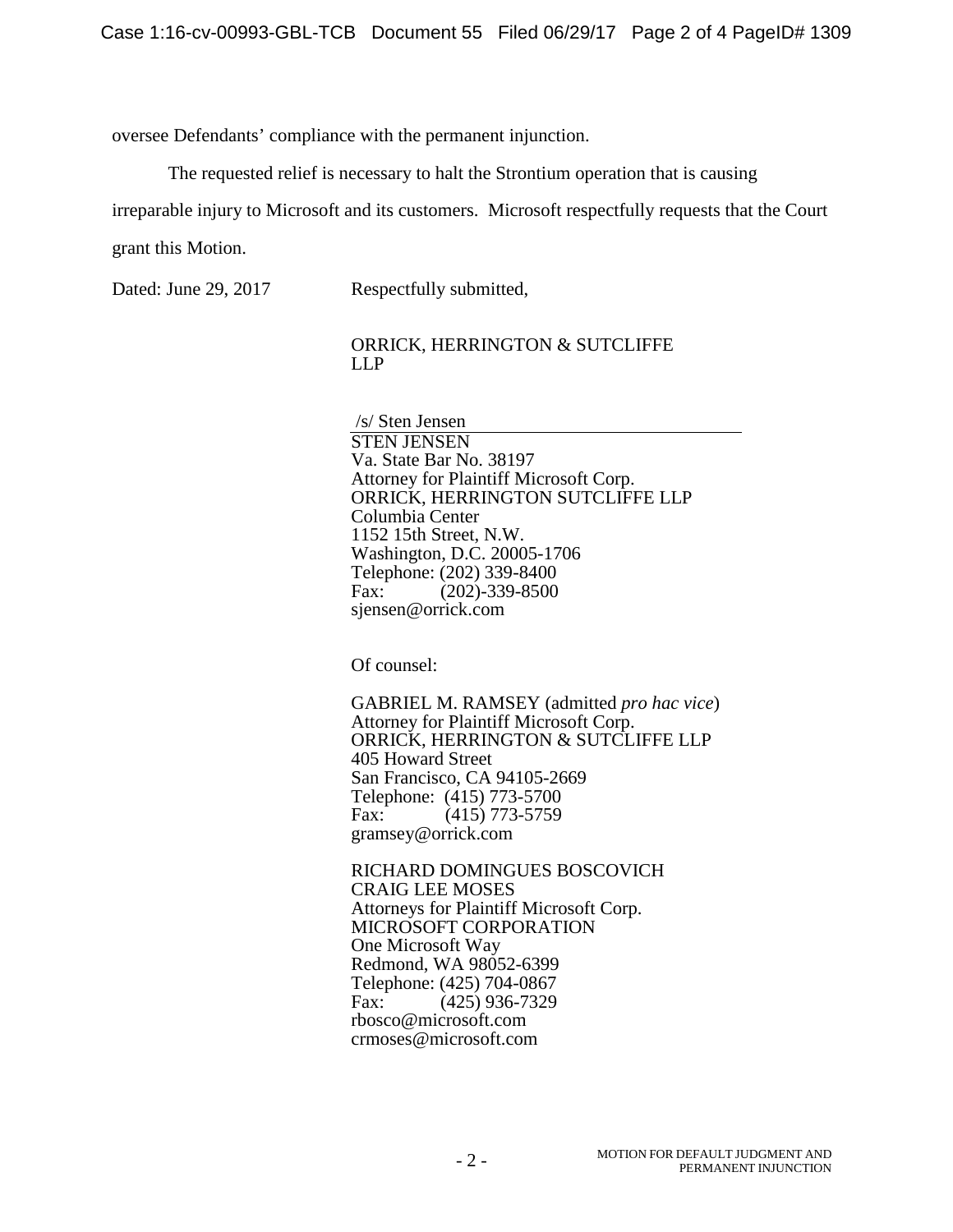Case 1:16-cv-00993-GBL-TCB Document 55 Filed 06/29/17 Page 3 of 4 PageID# 1310

# **CERTIFICATE OF SERVICE**

I hereby certify that on June 29, 2017, I will electronically file the foregoing with the Clerk of Court using the CM/ECF system. Copies of the forgoing were also served on the defendants listed below by electronic mail:

# **John Does 1-2**

alexfcloud@tutanota.com leonelcbarrett@mail.com anderson.neoma@openmailbox.org luishropson@mail.com bahadirelands@mail.com martin\_gr86@mail.com bergers3008@usa.com maxvadison@mail.com best.cameron@mail.com maxvalentine@tutanota.com bodeverena@chewiemail.com meelman@mail.com burnice86@openmailbox.org mika.hanaluinen@mail.com cathiedurgan@mail.md mr.michoverton@mail.com chertonaksol@mail.com nmike83@outlook.com contact@privacyprotect.org nordelivery@gmail.com craft030795@mail.com ottis.davis@openmailbox.org fernando2011@post.com petkrist@myself.com fisterboks@email.com quitymangel@mail.com fredmansur@mail.com rodneybleavy@mail.com fusbender@tutanota.com sandra.rafaela@chewiemail.com ggiphil@usa.com snellemanp@yandex.com gremblemailon@mail.com tanji52@usa.com guiromolly@mail.com tatsuo.lesch@openmailbox.org k.pavuls@yahoo.com welch.ebony@openmailbox.org kelsie85@mail.com whoisproxy@value-domain.com

buil\_comon@mail.com microsoftdriver.com@domainsbyproxy.com windowsappstore.net@domainsbyproxy.com